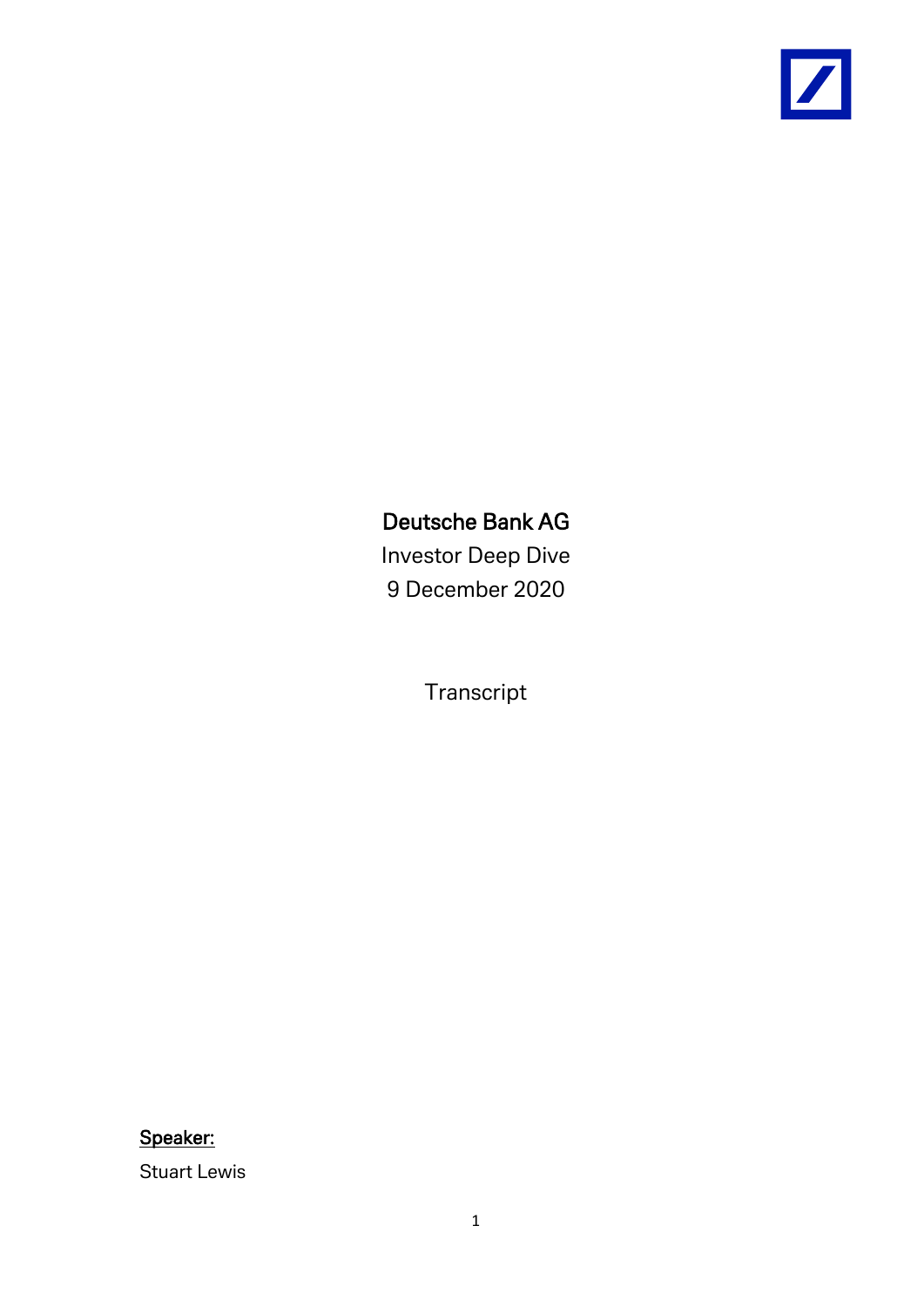## STUART LEWIS

### Slide 1 – Summary

- Welcome from my side I'm Stuart Lewis. I joined Deutsche Bank in 1996 and I've been Chief Risk Officer since 2012
- As we discussed with you in our Risk Deep Dive in June, we entered 2020 with a disciplined risk management framework.
- This gave us a firm foundation to manage through extraordinary stress
- Our high quality loan portfolio, and conservative underwriting standards, positioned us well in respect of credit risk
- We managed both market risk and liquidity risk tightly, through extreme volatility
- Our success in navigating this period was partly due to our investments in systems and processes in recent years.
- We continue to invest, especially in Anti-Financial Crime
- That investment is fully accounted for in the Group's overall cost reduction targetsWe expect 2021 to remain demanding
- However: we believe we're well-positioned to face these challenges

#### Slide 2 – Low risk and conservatively managed balance sheet

- On slide 2 you see some of the benefits of this conservative approach:
- Our CET1 ratio is considerably above our regulatory requirements. It has held relatively stable through the year
- Provisions for credit losses remain low compared to peer average
- Our average VaR has risen, reflecting higher market volatility
- However, it remains very modest by historical or comparative standards
- On both liquidity and funding, our key metrics are as strong as they've been at any time since the financial crisis of 2008
- Underlying these strong metrics is our disciplined risk management framework, supported by structures, systems and processes
- We outline this on slide 3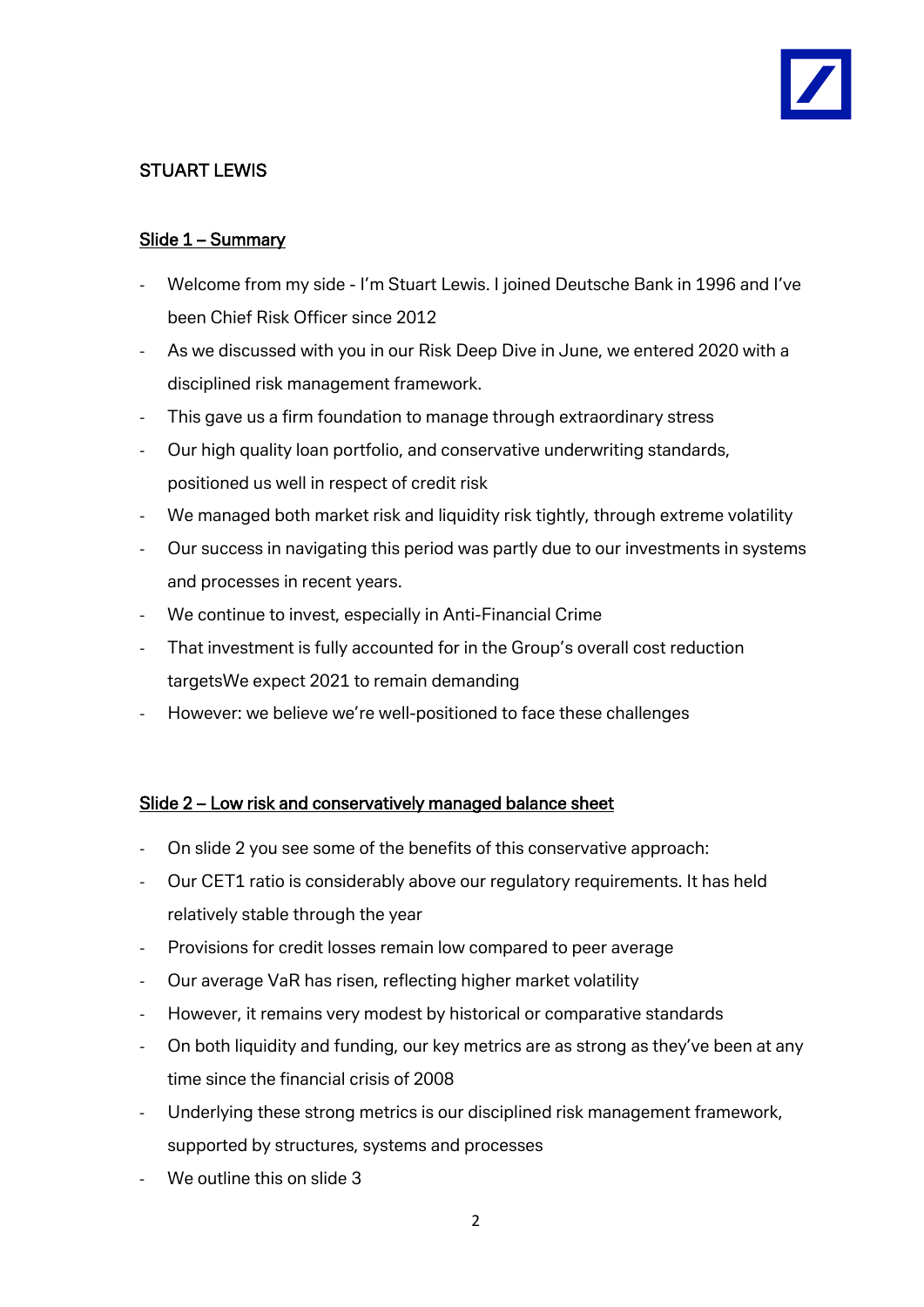#### Slide 3 – Disciplined risk management framework

- We went into the COVID crisis in a position of strength
- That's because our framework provided multiple layers of protection
- Our risk appetite is calibrated to capital adequacy and earnings stability
- The threshold for key metrics of the bank are cascaded down to individual businesses
- We employ more than four hundred thousand risk limits, set by country, industry, asset class and individual client
- We manage credit and market risk limits dynamically, and monitor liquidity daily along multiple dimensions
- We make extensive use of credit enhancement via high-quality collateral and structural protection, for example through 'first lien' positions
- Additionally, our loan portfolio benefits from 44 billion euros in CLO and CDS hedges
- Four out of our five largest provisions in 2020 are hedged
- Our dynamic market risk hedging strategy proved highly effective in the extreme volatility in March and April
- Our rigorous stress testing approach takes into account a range of severities
- It's built around a number of historical and hypothetical scenarios
- This enabled us to identify and address potential vulnerabilities in our portfolios
- Likewise for Liquidity Risk, our conservative positioning is supported by stress testing and active monitoring
- That equipped us well to accommodate drawdowns and provide new lending for clients in the first half of the year
- We benefited from well-established crisis management procedures, robust nonfinancial risk management frameworks, and clear governance around our risk culture and conduct
- Our Anti-Financial Crime and Compliance teams monitor three million transactions and around a million communications, in twelve languages, per day
- A second key factor was: agile and proactive management during the crisis
- We summarise this on slide 4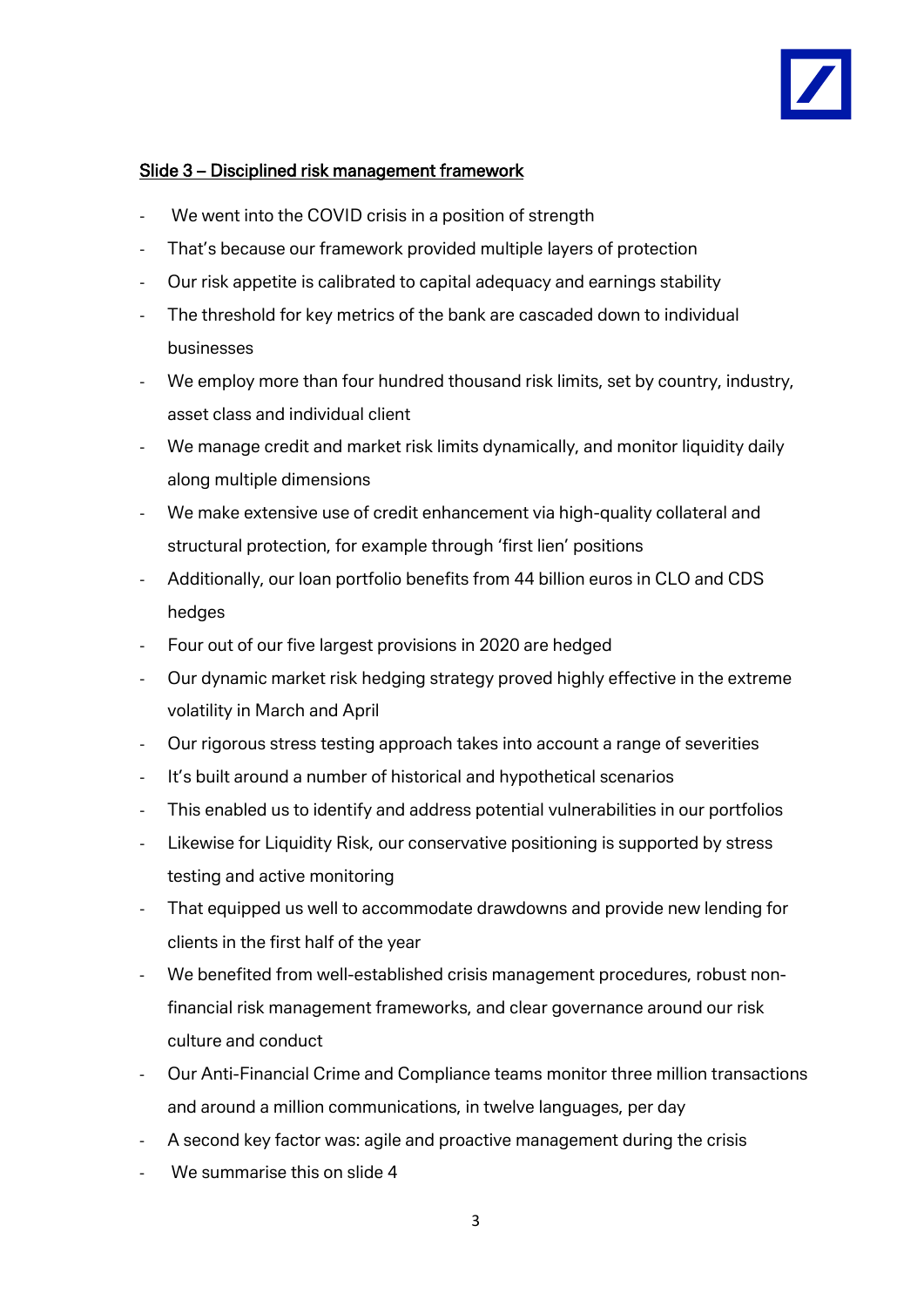

#### Slide 4 – Proactive crisis management through COVID-19

- In late 2019 we were already monitoring the onset of COVID in China
- We identified industries vulnerable to the pandemic. That enabled us to conduct impact assessments
- We launched our regional crisis management response in January and our global response in February
- That positioned us well to deal with the market dislocations of March and April
- We continued to run additional stress tests against mid- and long-term scenarios
- We further tightened our risk appetite, principally in market risk but also in credit risk
- We took advantage of periods of strong markets to successfully de-risk our LDCM underwriting pipeline.
- This gave us capacity to keep supporting clients
- Economic uncertainties persist so we continue to manage and monitor these risks closely
- All of this was underpinned by investments in data, technology and controls over recent years
- Let's take a look at some of these, on slide 5

#### Slide 5 – Investments have further strengthened our foundations

- In the past four years we've invested around 1.2 billion euros in data, technology and controls
- These investments have strengthened the quality and granularity of our data across all risk disciplines
- We'll continue to invest significantly in technology in 2021, particularly in Anti-Financial Crime or 'AFC'
- We aim to be an industry leader in Sustainability so we're continuing to develop our framework for climate risk
- Now let's focus on our main risk areas starting with credit risk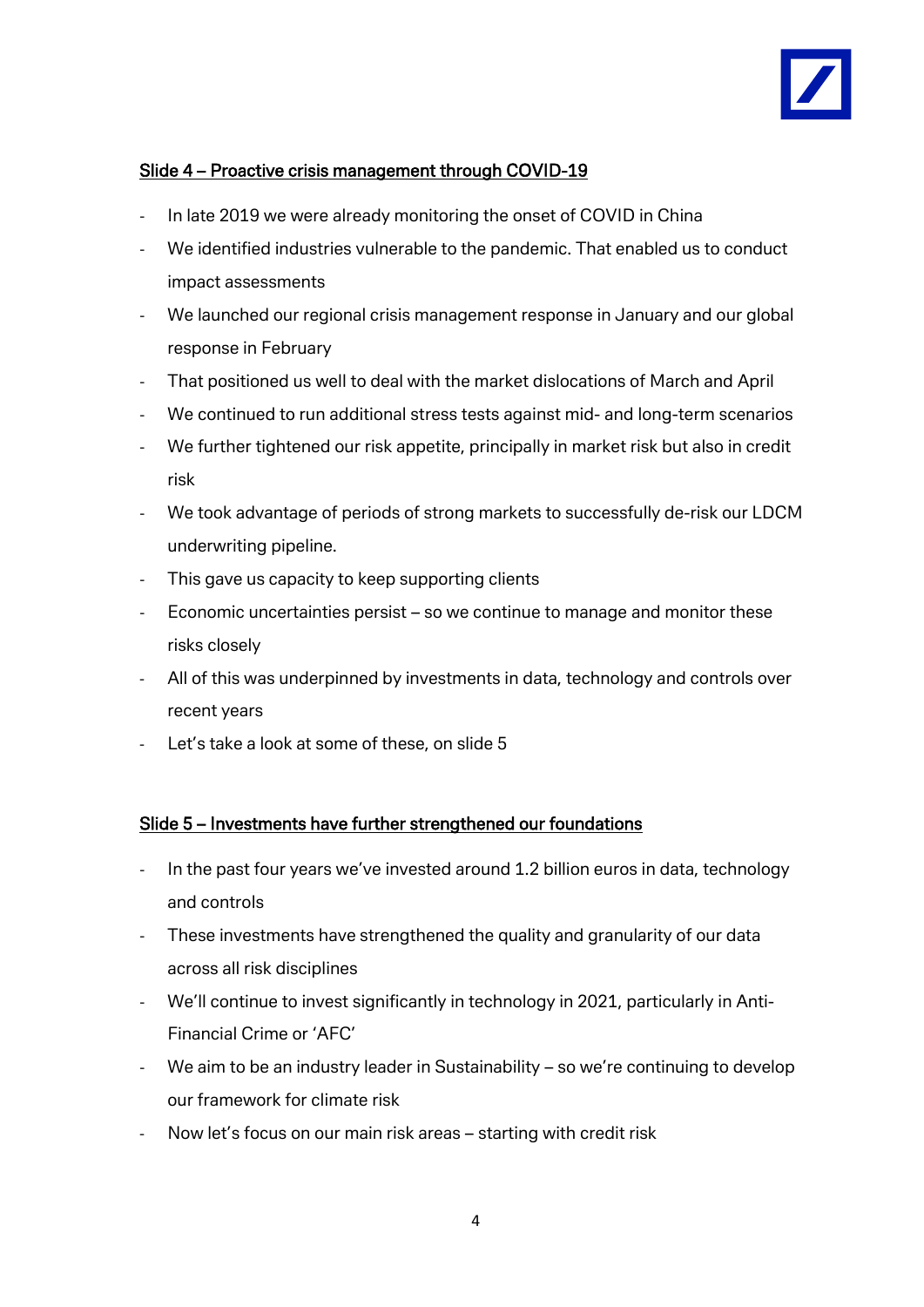

#### Slide 6 – Conservative loan portfolio

- Slide 6 shows our 433 billion euro loan book by business, geography and focus portfolios
- More than half of our portfolio is in the Private Bank primarily low-risk German retail mortgages with loan-to-values of around 70%
- More than half is in Germany which has historically been a lower-risk market thanks to low debt levels and decisive government action
- As a result, our home market was less impacted by COVID than other leading economies
- A relatively small proportion of our loan book around 15% –consists of portfolios in areas most impacted by the crisis
- We're confident our risk in these areas is well contained
- Let's look at these in more detail! I'll start with Commercial Real Estate, on slide 7

#### Slide 7 – CRE: high quality portfolio, challenging condition

- Our 29 billion euro CRE portfolio makes up around 7% of our loan book
- We typically benefit from a senior position in the capital structure
- That means we're well protected by high quality collateral.
- The portfolio is well diversified. Average exposure is less than 60 million euros
- Around three-quarters, or 22 billion euros, is in lower risk assets, such as office, residential or mixed use
- We went into the crisis with conservative loan-to-value ratios around 60% on a weighted average basis.
- Corporate Bank exposures are 6 billion euros. They're predominantly German a former Postbank portfolio
- These have caused no Stage 3 provisons year-to-date
- The remaining 7 billion euros is in higher risk areas. This includes hotels, condominiums and retail
- Quality is high, as is the commitment from sponsors
- Going into the crisis, weighted average loan-to-values were between 50% and 60%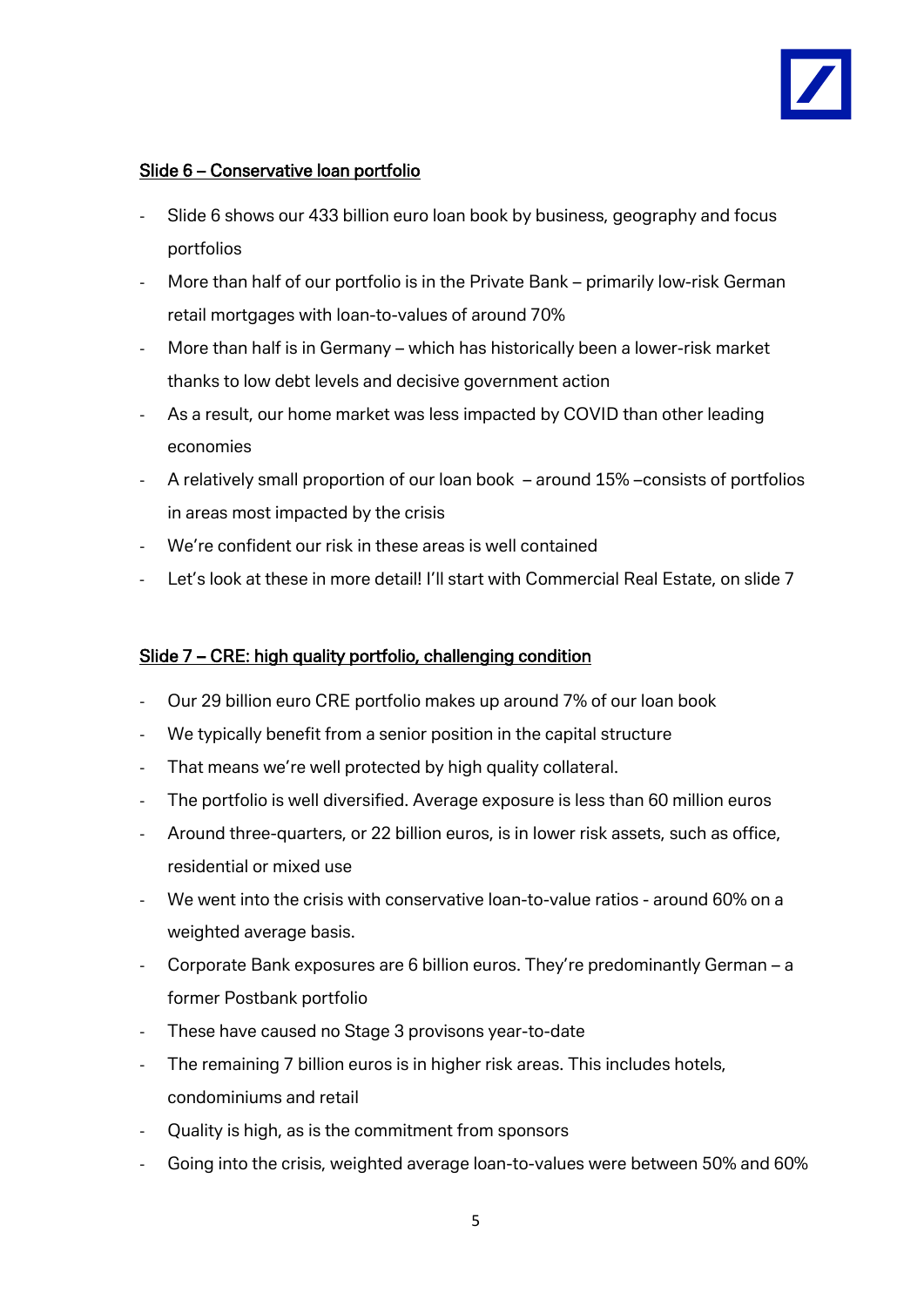

- That's a significant 'cushion' against falls in value
- A smaller subset of this is in what we describe as 'focus' portfolios.
- This exposure is 1.6 billion euros that's less than 40 basis points of our total loan book
- This small portfolio is diversified across 24 assets, principally US hotels
- For these, indicative loan to value has risen to 80% on a weighted average basis, so we still have a cushion
- Now: a few words on other focus portfolios, on slide 8:

#### Slide 8 – Other focus portfolios: continue to perform resiliently

- The aviation sector is less than 1% of our loan book
- Exposures are largely secured by new, single-aisle aircraft at major carriers
- We've reduced commitments by nearly 20% this year, and 83% of loans are performing
- In Leveraged Debt Capital Markets, we've reduced exposures by around 50% to 5 billion euros this year
- Our exposure is well diversified and almost exclusively secured by senior, first-lien positions
- Our Consumer Finance portfolio is 24 billion euros, around 6% of our loan book one of the lowest proportions among major international banks
- It's predominantly current account-linked credits and instalment loans. Less than 10% is credit card lending
- Delinquency ratios are broadly stable. Over 90% of clients who took advantage of moratoria have now resumed payments
- To sum up: we believe our exposures across these 'focus' areas are manageable
- In aggregate, we expect provisioning for 'focus' portfolios to remain elevated, but contained, in 2021
- Now let's turn to the overall picture on provisions on slide 9: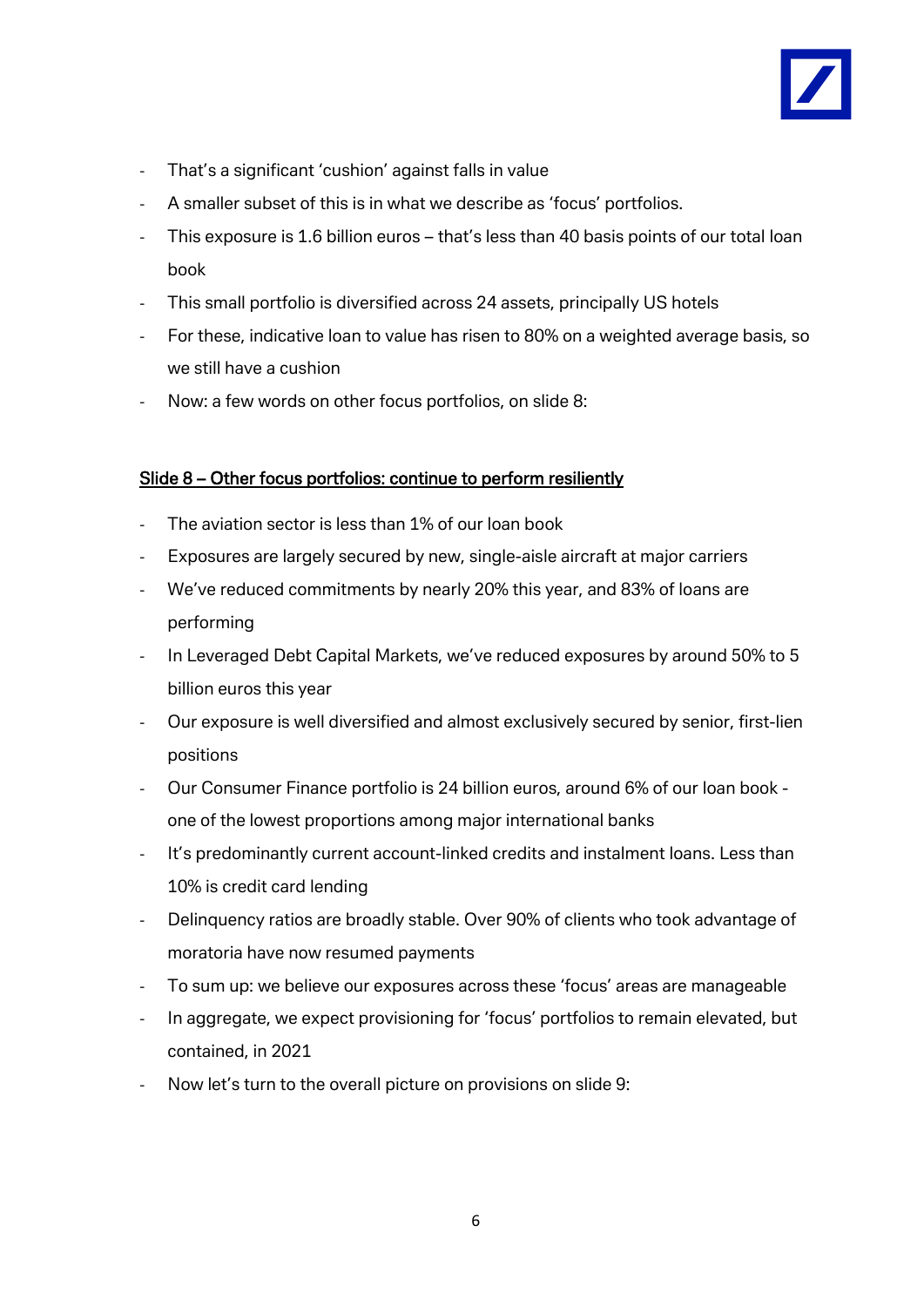

#### Slide 9 – Provision for credit losses in line with expectations

- With our first-quarter results, at the height of the pandemic, we gave guidance for provisions to be 35 to 45 basis points of loans in 2020
- Today, that quidance still holds true.
- In 2021 we expect provisions to remain above pre-COVID levels, but slightly lower than this year
- If you compare provisions with actual charge-offs over the last six years, you see that we've been conservative in our provisioning
- Charge-offs have never been above 100% of provisions over this period. They've been around 90% on average
- Second, the ratio is lower in 2020 year-to-date, as provisions in 2020 have increased driven by the Covid-19 pandemic
- Charge-offs are a lagging indicator, so over time, we expect this ratio to rise
- We expect a return to the long term average in following years, as the economy recovers and provision levels normalize, as Christian outlined
- With that, let's turn to market and liquidity risk on slide 10

#### Slide 10 – Market and liquidity risk actively managed in the crisis

- In a fast-changing environment, agility is key to managing market risk
- Our hard work and investments in risk frameworks, systems and processes have paid off!
- As volatility spiked, we reviewed risk appetite dynamically
- We reviewed around 16,000 limits and adjusted over 1,500 of these
- We've rolled out Full Revaluation Historical Simulation VaR
- That enables us to calculate around 30 billion re-pricings every day
- We can analyse and manage risk at a deeper, more granular level
- Preparation, hedging and stress testing helped us manage risk tightly
- That helped our trading business to perform well, as Ram will explain
- We went into the crisis with strong liquidity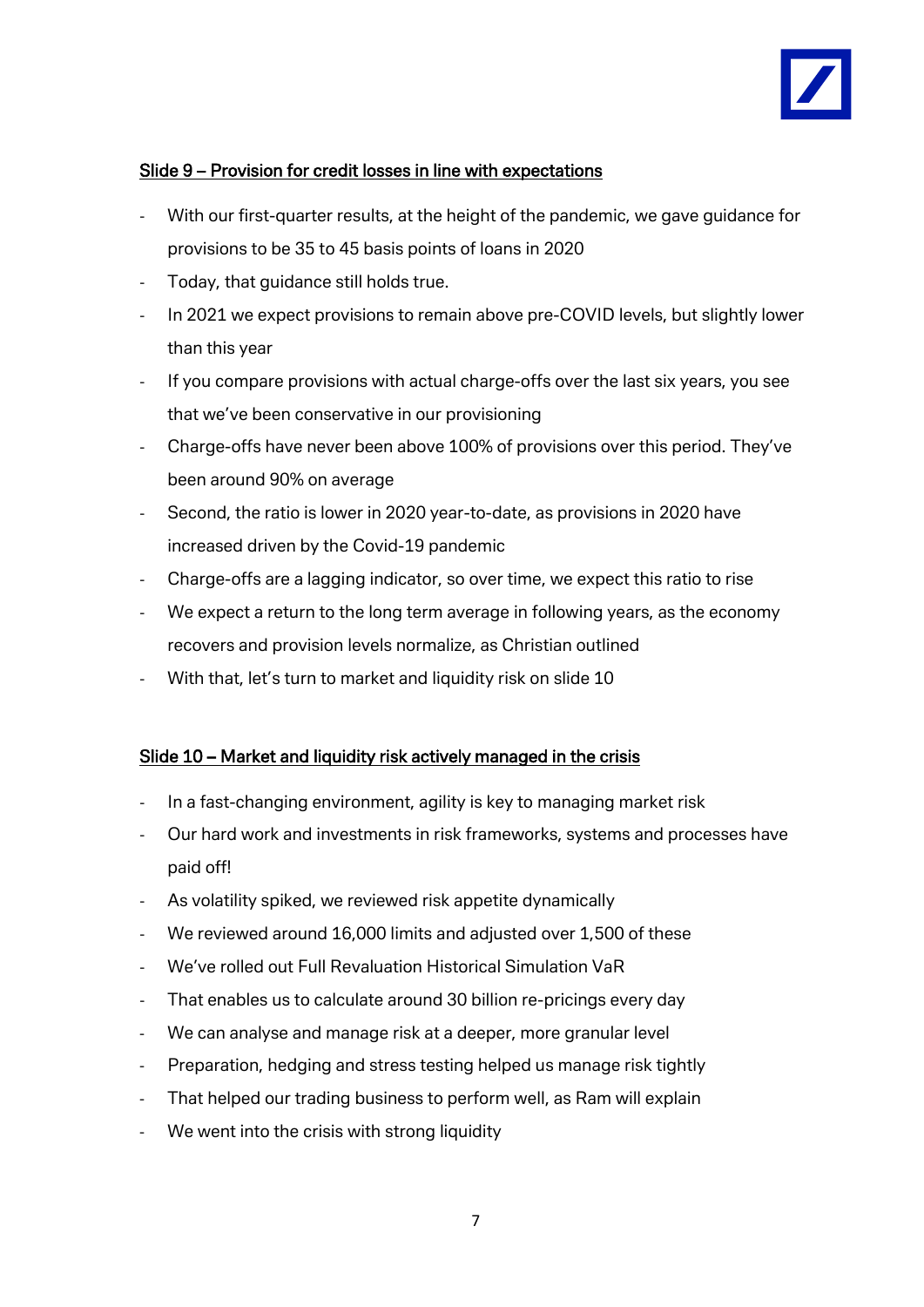

- At the end of 2019, reserves were 222 billion euros and our liquidity coverage ratio was 141%
- That gave us the flexibility to support clients suffering liquidity stress
- Liquidity rebounded quickly. By the end of the second quarter, liquidity had risen to 232 billion euros, already above pre-COVID levels
- Liquidity further strengthened to 253 billion euros by the end of the third quarter
- Now let's turn to non-financial risk on slide 11

### Slide 11 – Non-financial risk

- These are some results of our work to strengthen our risk culture
- Our non-financial risk costs are now modest by historical and peer standards.
- We continue to make progress in AFC
- For example, we've exited around 60% of our correspondent banking relationships in recent years due to risk concerns, and we've reinforced our 'know-your-client' processes
- We're confident we are on the right track in AFC but we acknowledge that there is still a significant book of work ahead
- We've established strategic remediation programmes which will address open issues in a front-to-back manner
- These are partnerships between our Risk function and our businesses, in collaboration with our Technology and Strategic Analytics teams
- We're also working on as part of our partnership agreement with Google Cloud
- Now before I sum up, I'll say a few words on the outlook

#### Slide 12 – Risk outlook: challenging but we are well prepared

- We expect 2021 to be another demanding year for risk management, though not as tough as 2020
- We believe we're well positioned to meet the challenges
- We see credit defaults remaining elevated as governments scale back support schemes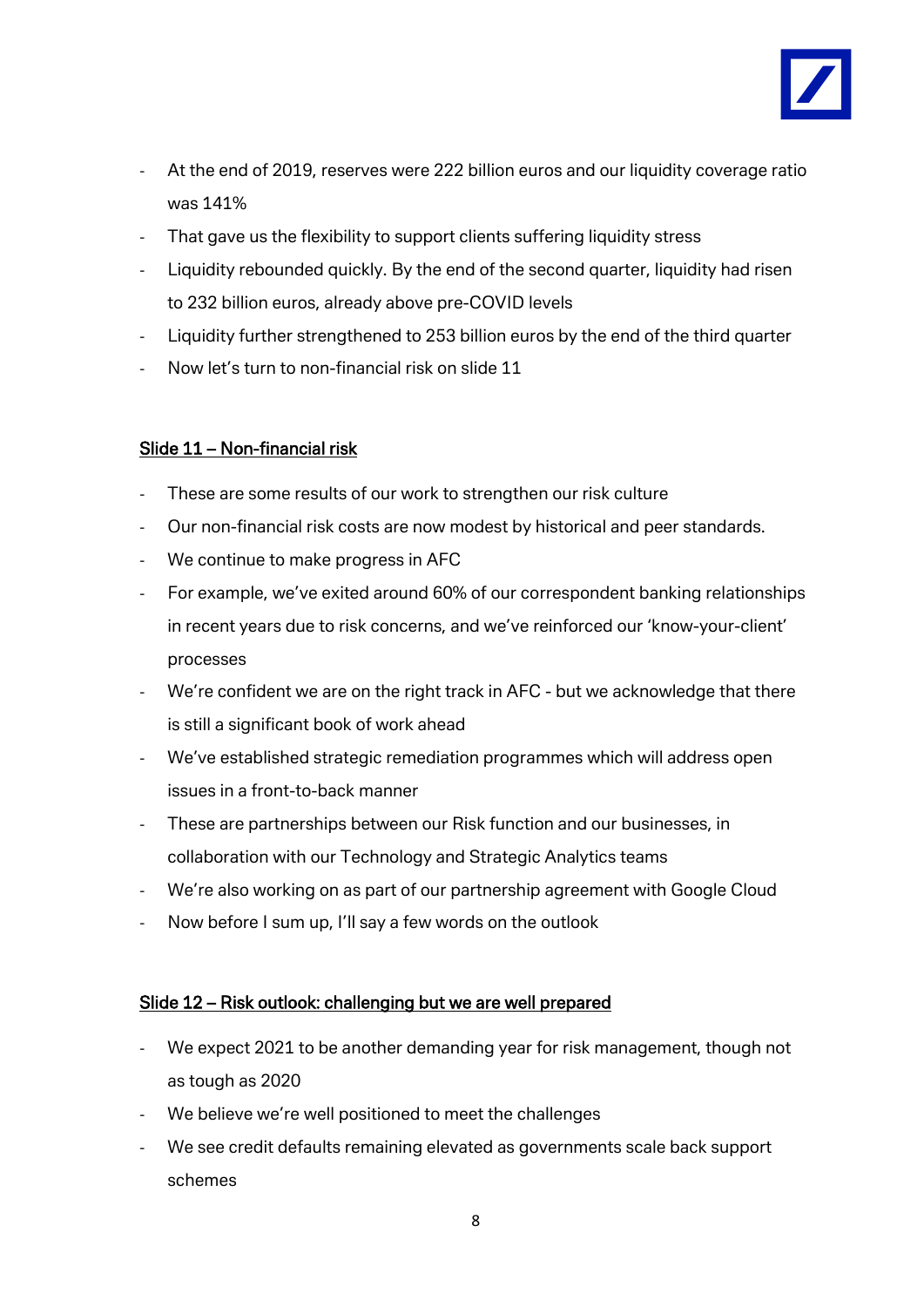

- Our forecasts may prove conservative if a vaccine is widely available early in the new year
- Interest rates will be lower for longer. We expect investors and savers to continue to search for yield
- This is good for some of our businesses, but 'risk off' days will create volatility
- Finally, COVID will continue to impact the way we work. We're not going back to the 'status quo ante'
- The trend of remote working will likely continue
- This will bring new operational risk challenges, and we believe we are well prepared
- With that, let me conclude

#### Slide 13 – Conclusion

- We successfully navigated exceptional stresses this year
- That was thanks to a strong risk management framework and agile management through the crisis
- We've shown strength across all major impacted risk types
- We've made significant enhancements to our control framework, but the work and investment must continue, in particular within AFC
- And with solid capital and liquidity reserves, we're well prepared to face future uncertainties
- Thank you!